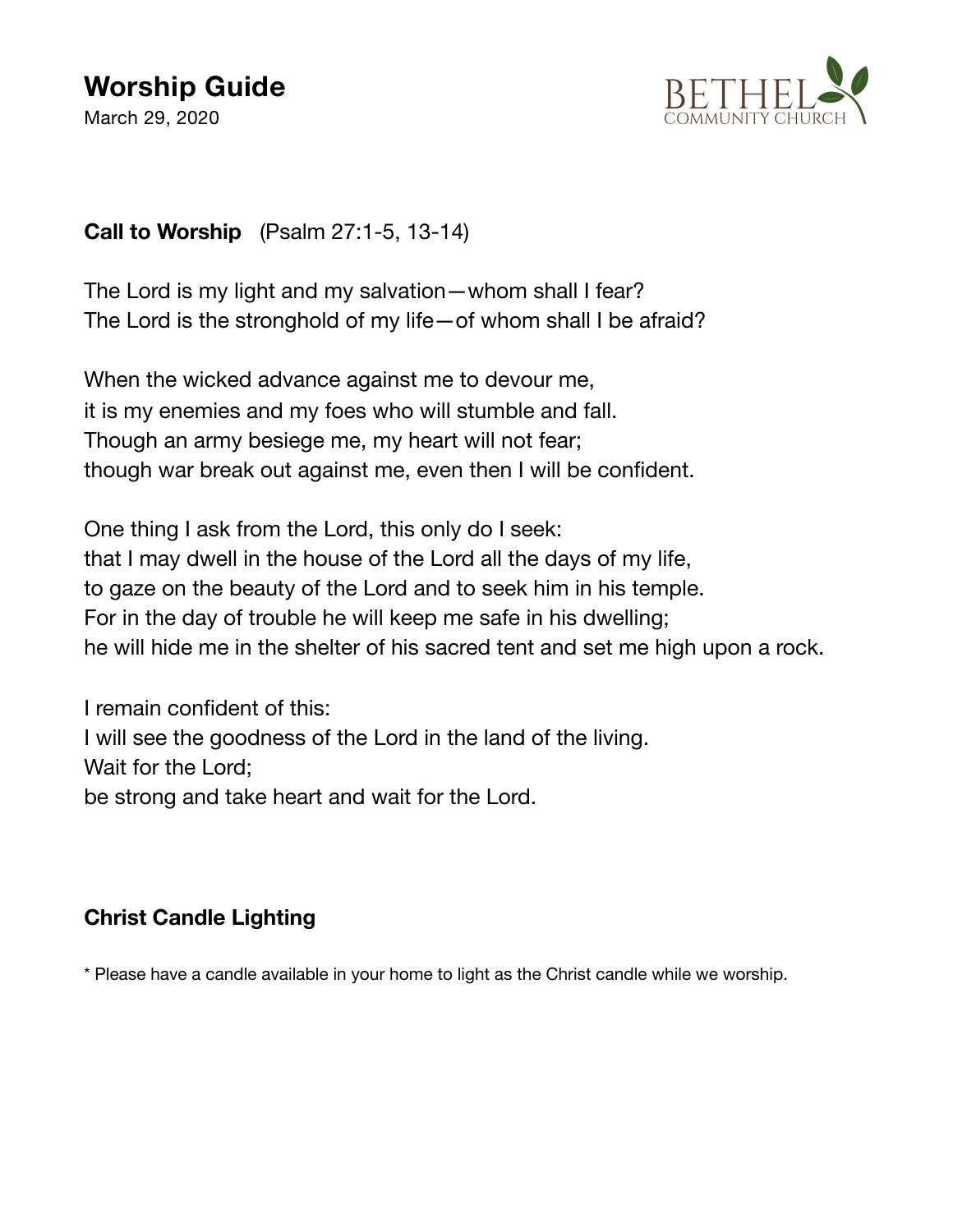March 29, 2020



#### **Alive In You**

© 2015 © Capitol CMG Genesis (Admin. by Capitol CMG Publishing) and Jesus Culture Music (Admin. by Capitol CMG Publishing) CCLI Song # 7054536 -- CCLI License # 513754

Verse 1

From beginning to the end all my life is in Your hands This whole world may hold me down but it can never drown You out I'm not merely flesh and bone, I was made for something more

**Chorus** You are God, You're the Great I Am, breath of life I breathe You in Even in the fire I'm alive in You You are strong in my brokenness, sovereign over every step

Even in the fire I'm alive, I'm alive in You

Verse 2

Through the dark I hear Your voice; rising up, I will rejoice For I was lost but now I'm found; 'cause even death can't hold You down

Bridge It's no longer I who live but Christ who lives within me Christ who lives within me From beginning to the end You deserve the glory You deserve the glory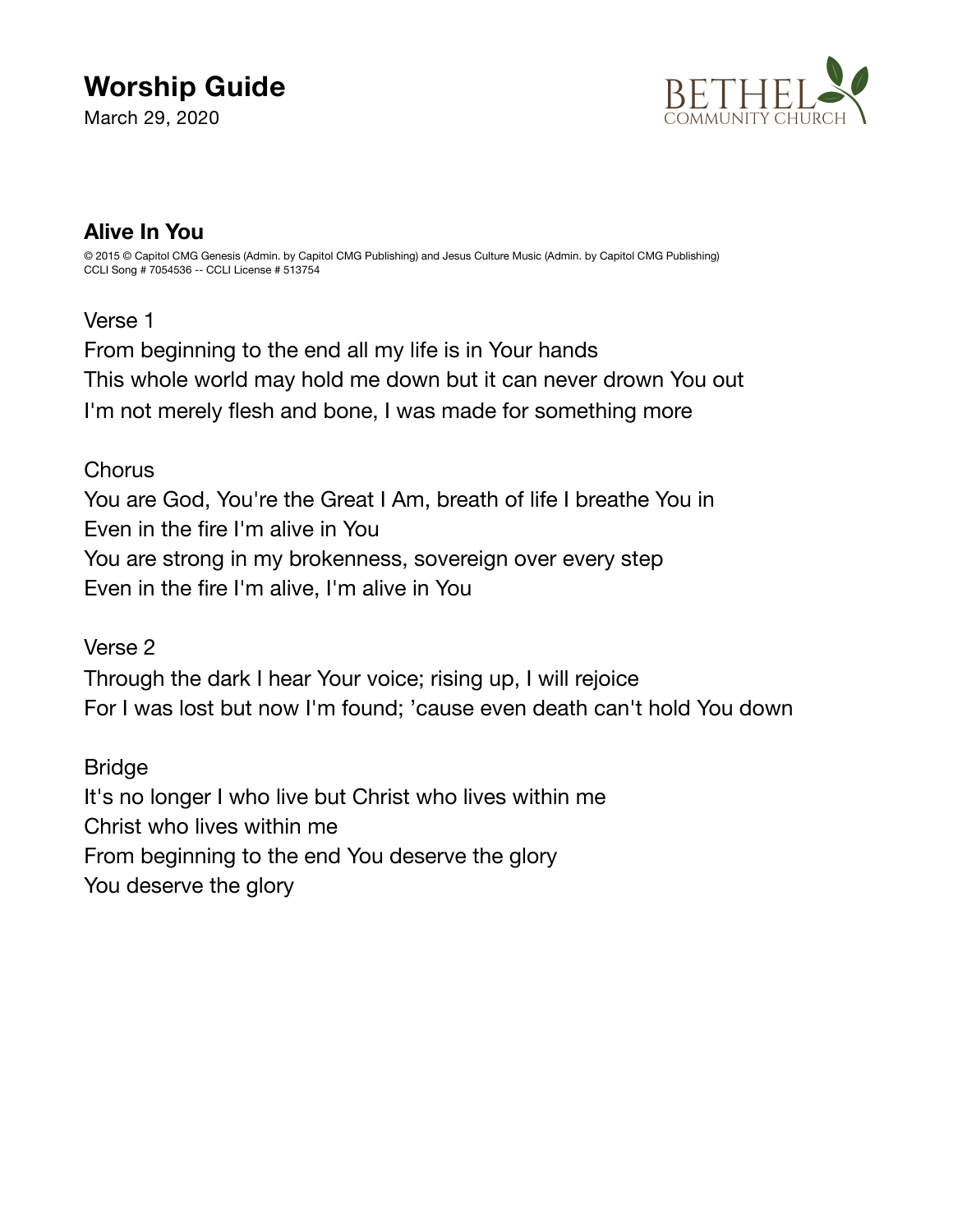March 29, 2020



## **Doxology (God Be Praised)**

© SIXFIELDSMUSIC (Admin. by Robinson Lane Music) CCLI Song # 7134391 -- CCLI License # 513754

Verse 1 Praise God from whom all blessings flow Praise Him all creatures here below Praise Him above ye heavenly hosts Praise Father Son and Holy Ghost

**Chorus** Praise the Father, praise the Son Praise the Spirit now with us Every moment, all our days God be praised, God be praised

#### Verse 2

Praise God with mornings breaking light Praise Him through darkness of the night Praise Him with every breath of life Praise Him my soul with all your might

Verse 3 Praise God when face to face we see The One who died to set us free The One who rose in victory Praise now forever Christ our King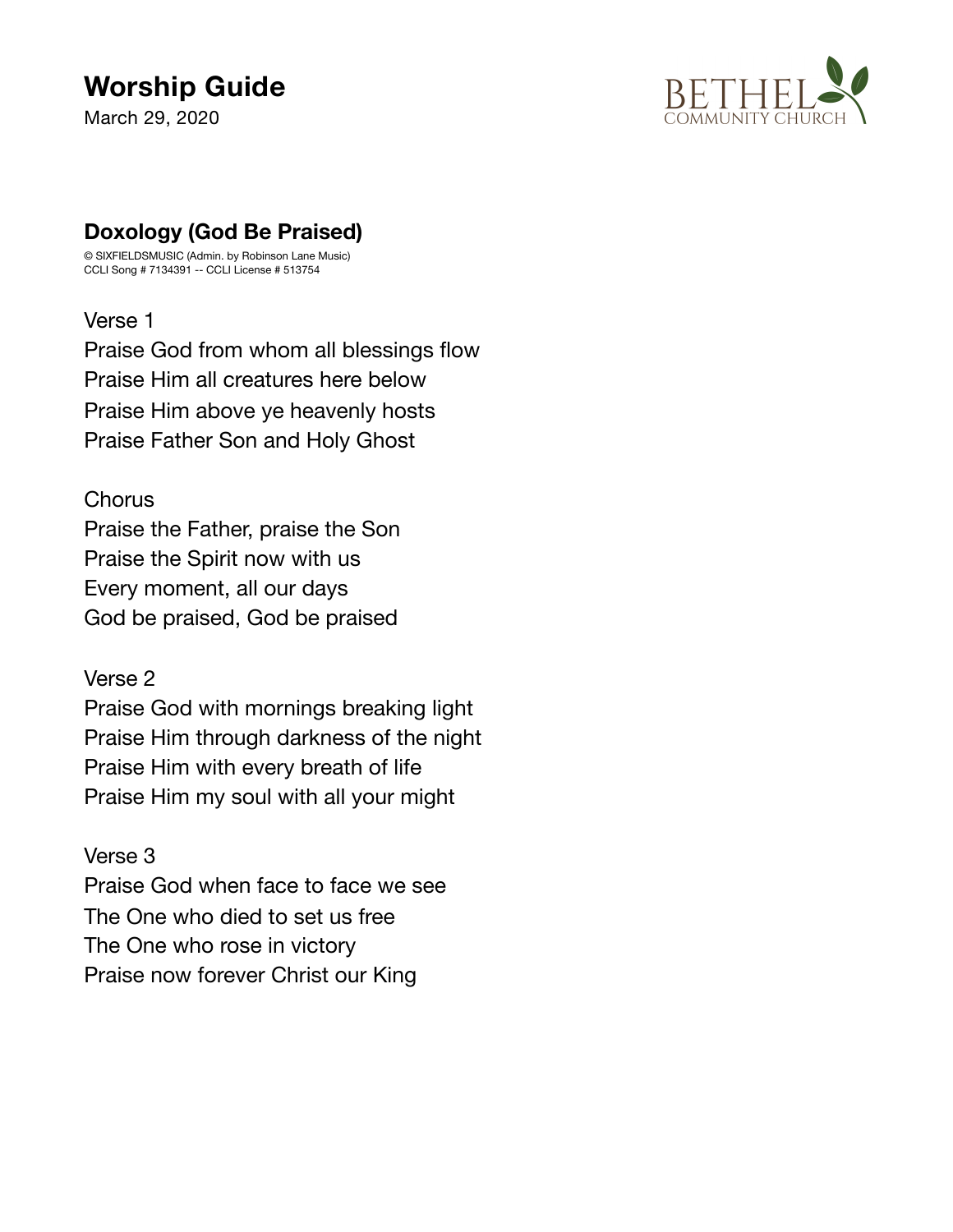March 29, 2020



#### **Jesus Strong and Kind**

© 2019 CityAlight Music (Admin. by Capitol CMG Publishing (Integrity Music [DC Cook])), Wanaaring Road Music, and Remaining portion is unaffiliated CCLI Song # 7139992 -- CCLI License # 513754

Verse 1 Jesus said that if I thirst - I should come to him No one else can satisfy - I should come to him

Verse 2 Jesus said if I am weak - I should come to him No one else can be my strength - I should come to him

**Chorus** For the Lord is good and faithful He will keep us day and night We can always run to Jesus Jesus strong and kind

Verse 3 Jesus said that if I fear - I should come to him No one else can be my shield - I should come to him

Verse 4 Jesus said if I am lost - He will come to me And he showed me on that cross - He will come to me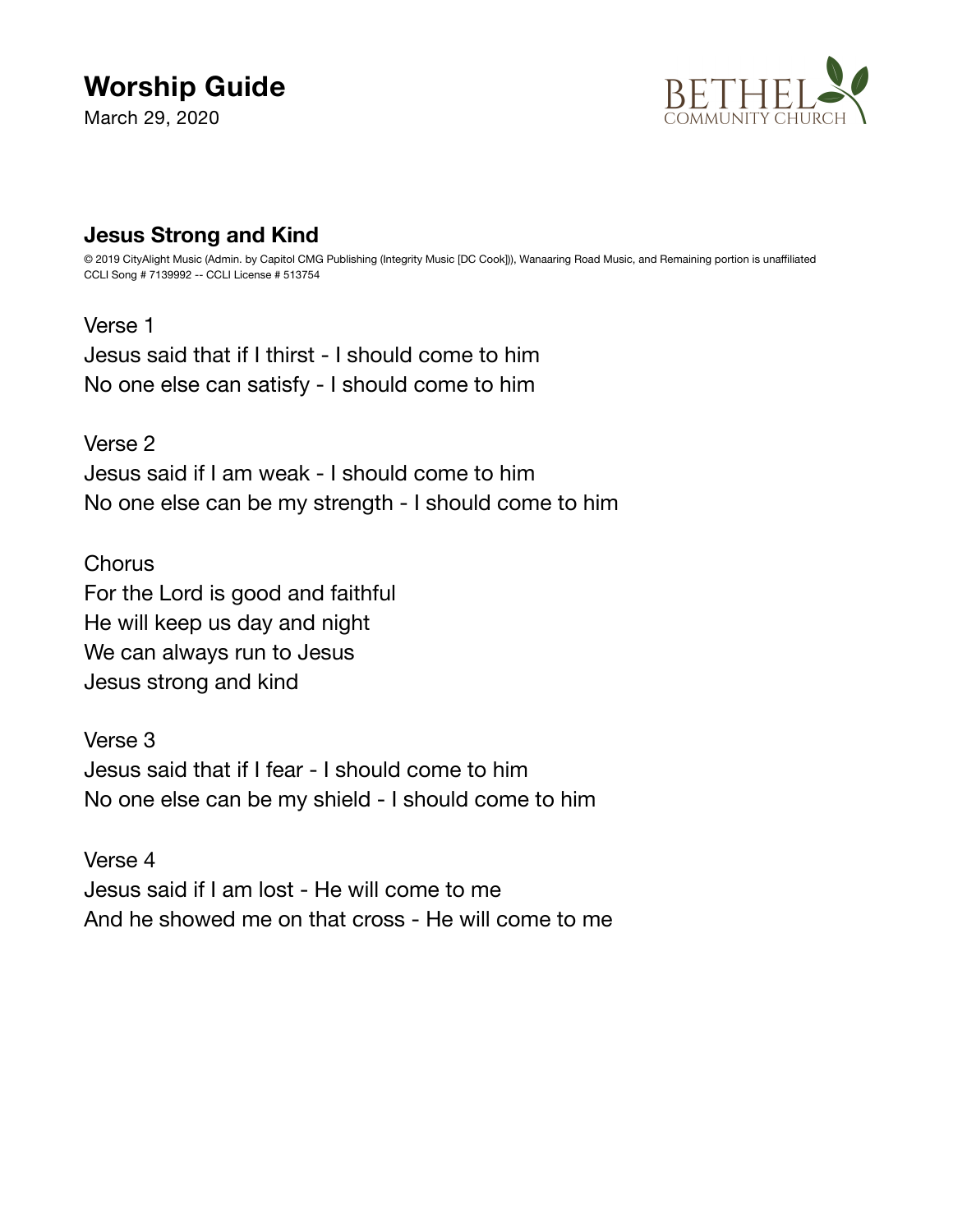March 29, 2020



### **Prayers of the People**

Our Father in Heaven, Almighty God, hear our prayer. How long will we have to hide in our homes from this invisible enemy? Where will it strike next? And whom? And what if…? Our screens relay a continuous escalation of suffering and death around the world. Panic and anxiety abounds. Our souls are weary from the strain of the lifealtering unknowns.

From the depths of our pain and confusion, we cry out to You. From fear-filled hearts and anxious minds, we plead with You. Rescue us, Father of compassion and grace. We lift up our eyes to You, Lord God, the One who sits enthroned in heaven.

On all who have contracted the virus,

#### **Lord have mercy.**

On all who have lost loved ones to this sickness and are in mourning and anguish,

#### **Lord have mercy.**

On all who are unable to earn an income because their jobs have been suspended,

#### **Lord have mercy.**

We cry out for healing and needed resources. We cry out for comfort and peace.

On all medical professionals and caretakers attending to those infected with the virus,

#### **Christ have mercy.**

On all scientists and technologists striving to find a vaccine and to make it available,

#### **Christ have mercy.**

On all leaders of institutions and governments as they make decisions to try and contain the virus,

#### **Christ have mercy.**

We pray for strength in the long and exhausting hours of labor. We pray for wisdom in the research and difficult decisions.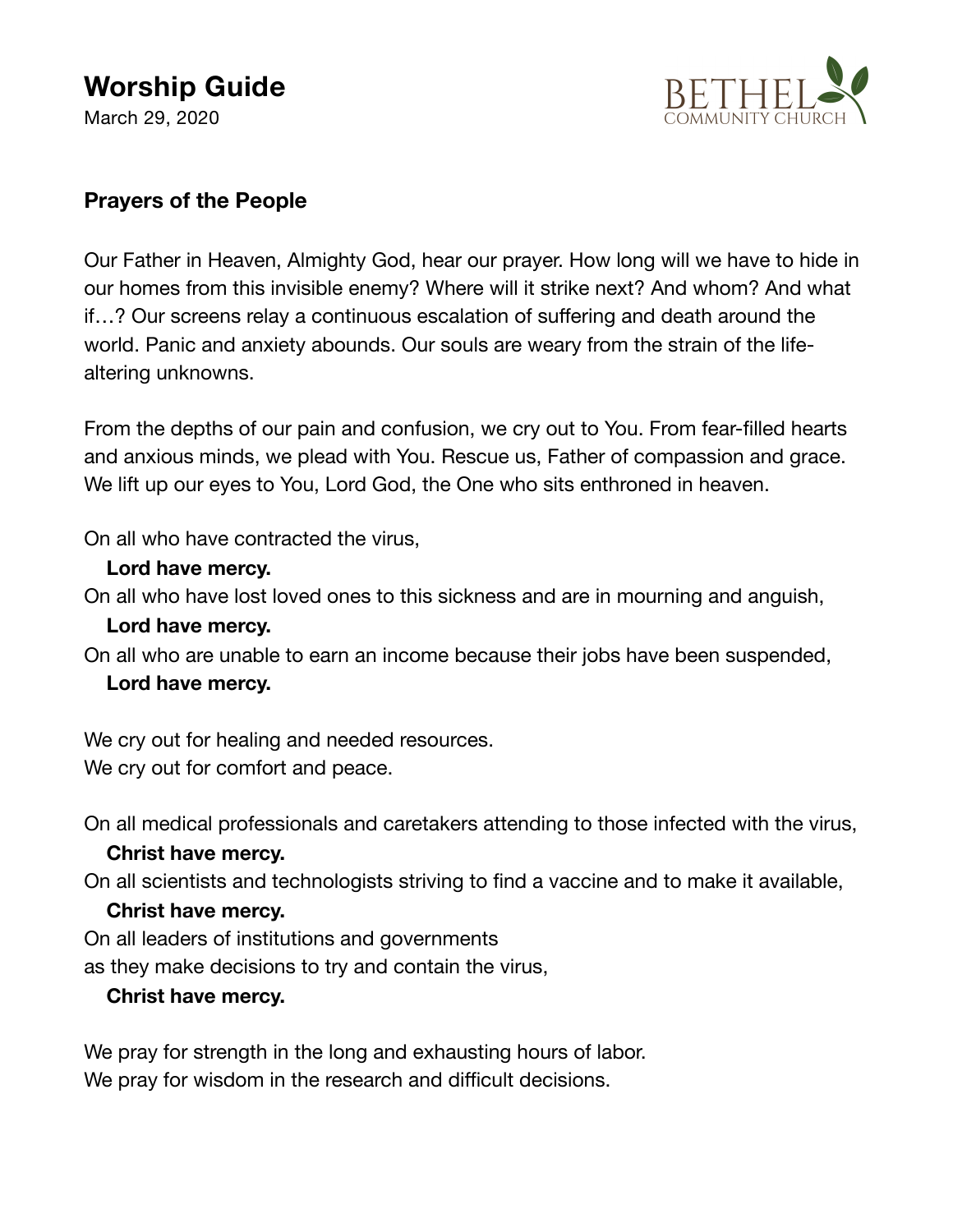March 29, 2020



On all who have not yet contracted the virus,

#### **Lord have mercy.**

On the most vulnerable of our society who are unable to buy extra food or get proper medical attention,

#### **Lord have mercy.**

On all disciples of Jesus Christ discerning how to reflect His love to others within this crisis,

#### **Lord have mercy.**

We plead for protection of health. We plead for all to remain calm and kind.

The Lord is the everlasting God, the Creator of the expanse of the universe. And yet this earth is no longer as You created it to be. Our earth groans from the devastation caused by the curse of the Fall.

Our God, Your Word is true. One day You will liberate creation from its bondage to decay and death. Life is sacred and precious in your sight. You are the God who sees us and sustains us. Nothing can separate us from your unfailing love and kindness, not even sickness or the fear of tomorrow. You are our light as we walk in this darkness. We will remember to celebrate the beautiful gifts you have given us in this present moment.

Almighty God, you are our rock, our refuge from the enemy, our hiding place. You calm our frantic thoughts and fill our despairing hearts with joy and strength. In your presence living water springs forth in the wilderness. You restore our souls.

All this we pray in the name of Jesus Christ, our Lord, **Amen**.